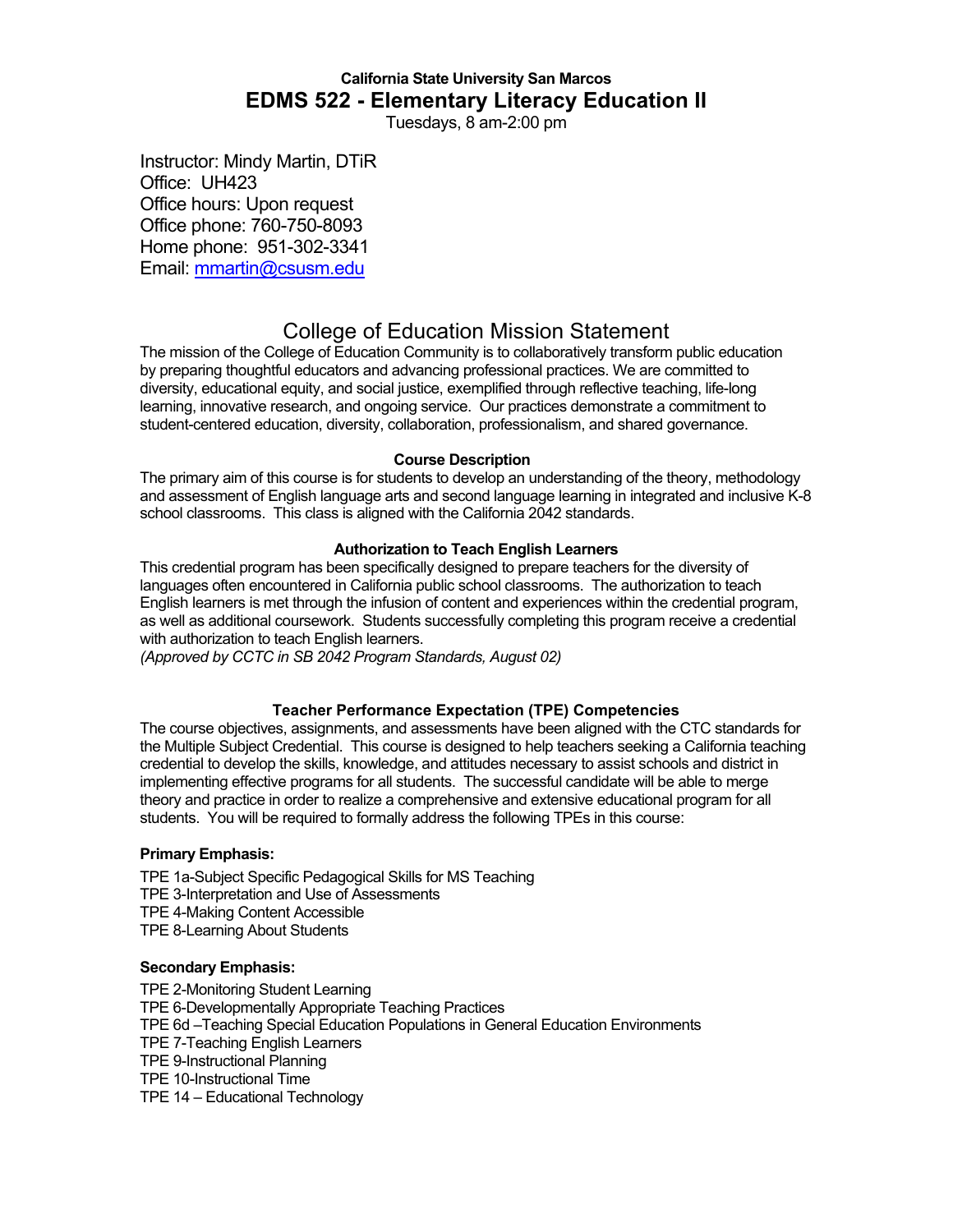## **Task Stream, TPEs, and Assignments**

You will address these TPEs by completing course assignments. Completion of the course assignments includes submitting them in the appropriate format to your electronic portfolio. Assessment of your TPEs is directly related to the assessment of your course assignments. You will write summary reflections to be submitted, responded to, and archived via Task Stream. We will discuss this further in class and provide lots of support to do this. Additionally, the assignments in this course meet the university writing requirement of at least 2500 words per semester.

## http://lynx.csusm.edu/coe/eportfolio/index.asp

This will take you to the CSUSM COE website where you can get help with how to create your electronic portfolio and information on the required elements.

## http://www.taskstream.com

This is the TaskStream home page where you will register for Taskstream and return to when working on your electronic portfolio.

## **Students with Disabilities Requiring Reasonable Accommodations**

Students must be approved for services by providing appropriate and recent documentation to the Office of Disable Student Services (DSS). This office is located in Craven Hall 5205, and can be contacted by phone at (760) 750-4905, or TTY (760) 750-4909. Students authorized by DSS to receive reasonable accommodations should meet with their instructor during office hours or, in order to ensure confidentiality, in a more private setting.

## **CSUSM Academic Honesty Policy**

"Students will be expected to adhere to standards of academic honesty and integrity, as outlined in the Student Academic Honesty Policy. All written work and oral assignments must be original work. All ideas/materials that are borrowed from other sources must have appropriate references to the original sources. Any quoted material should give credit to the source and be punctuated with quotation marks.

Students are responsible for honest completion of their work including examinations. There will be no tolerance for infractions. If you believe there has been an infraction by someone in the class, please bring it to the instructor's attention. The instructor reserves the right to discipline any student for academic dishonesty in accordance with the general rules and regulations of the university. Disciplinary action may include the lowering of grades and/or the assignment of a failing grade for an exam, assignment, or the class as a whole."

## **KNOWLEDGE OBJECTIVES**

Students will:

- gain an understanding of how a first and second language is acquired.
- gain an understanding of the reading process its relationship to thought, language and learning.
- gain an understanding of how people learn to read and write in their first and second language
- become familiar with current approaches to the teaching of reading and writing and the theoretical bases of such approaches.
- become familiar with current approaches to the teaching of reading and writing in culturally and linguistically diverse elementary school classrooms
- become familiar with classroom diagnostic techniques and evaluation procedures.
- become familiar with current approaches to the teaching of reading and writing to children with special learning needs

## **SKILLS OBJECTIVES**

Students will:

- become sensitive observers of children's language using behaviors.
- analyze children's reading and writing behavior as a basis for making instructional decisions
- translate the results of formal and informal assessment of children's reading and writing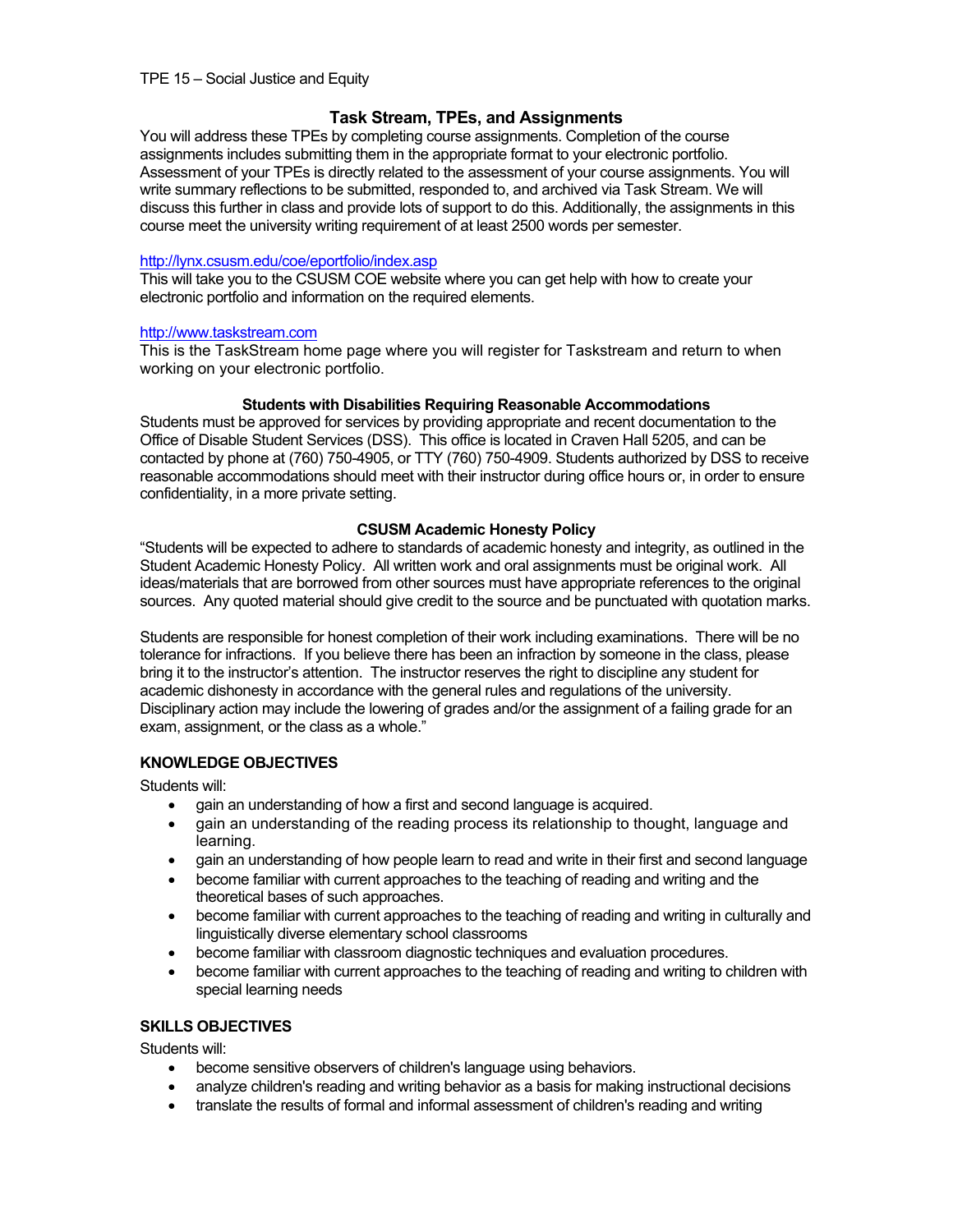behaviors into instructional plans

- develop the ability to select appropriate materials and instructional strategies to meet the individual needs of students
- learn how to organize the classroom for teaching reading and writing to culturally and linguistically diverse populations.

## **ATTITUDES AND VALUES OBJECTIVES**

Students will:

- develop an appreciation for the natural language abilities children possess for processing and producing print
- develop an appreciation for the need and value of integrating reading and writing into all areas of the curriculum
- affirm the importance of a rich environment for developing an effective language arts program.
- develop a sensitivity to and appreciation for culturally and linguistically diverse learners.
- develop a sensitivity to and appreciation for children with special learning needs
- develop an appreciation for the importance of reading and writing for their own personal and professional growth
- develop a respect for each student, his/her abilities and background and the student's right to instruction that meets his or her individual needs.

# COURSE TEXTS

- **Moore, D., Moore, S., Cunningham, P., & Cunningham, J. (2003)** *Developing readers and writers in the content areas; K-12.* **Boston: Allyn and Bacon.**
- **Piazza, Carolyn L. (2003**) **Journeys: The Teaching of Writing in Elementary Classrooms**, **Columbus, OH: Merrill Prentice Hall**
- **Case study packet (will be sent to all students via email)**
- Johns, J. (2000). Basic Reading Inventory**:** Pre-primer through grade twelve & early literacy assessments**.** Dubuque, Iowa: Kendall-Hunt (You should already have this from EDMS 521).
- Tompkins, G. *Literacy in the 21<sup>st</sup> century.* (You should already have this from EDMS 521).
- Cunningham, P. & Allington, R. *Classrooms that work: They can all read and write.* (You should already have this from EDMS 521).
- Zarrillo, J. J. (2002). Ready for RICA: A test preparation guide for California's Reading Instruction Competence Assessment. Merrill Prentice Hall.

## **Other Useful Resources (as you build your professional library):**

- Allen, J. (1999). Words, words, words: Teaching vocabulary in grades 4-12. Stenhouse (and any other books by Janet Allen)
- Bear, D., Invernizzi, M., Templeton, S., & Johnston, F. (2000). Words their way: Word study for phonics, vocabulary, and spelling instruction (2nd ed.). Prentice Hall.
- Cunningham, P., Hall, D., & Sigmon, C. (1999). *The teacher's guide to the four blocks: A multimethod, multilevel framework for grades 1-3.* Greensboro, NC: Carson-Dellosa.
- Fletcher, R. & Portalupi, J. (1998). *Craft lessons: Teaching writing K-8.* Stenhouse.
- Fletcher, R. & Portalupi, J. (1998). *Nonfiction craft lessons: Teaching writing K-8.*  Stenhouse.
- Fountas, I.C. and Pinnell, G.S. (2001). *Guiding readers and writers grades 3-6: Teaching comprehension, genre, and content literacy.* Portsmouth, NH: Heinemann.
- Fountas, I.C. and Pinnell, G.S. (1996), *Guided reading: Good first teaching for all children.* Portsmouth, NH: Heinemann.
- Keene, Ellin & Zimmerman, Susan. (1997). *Mosaic of thought*. Heinemann.
- Routman, R. (2002). *Reading essentials: The specifics you need to teach reading well.*  Portsmouth, NH: Heinemann.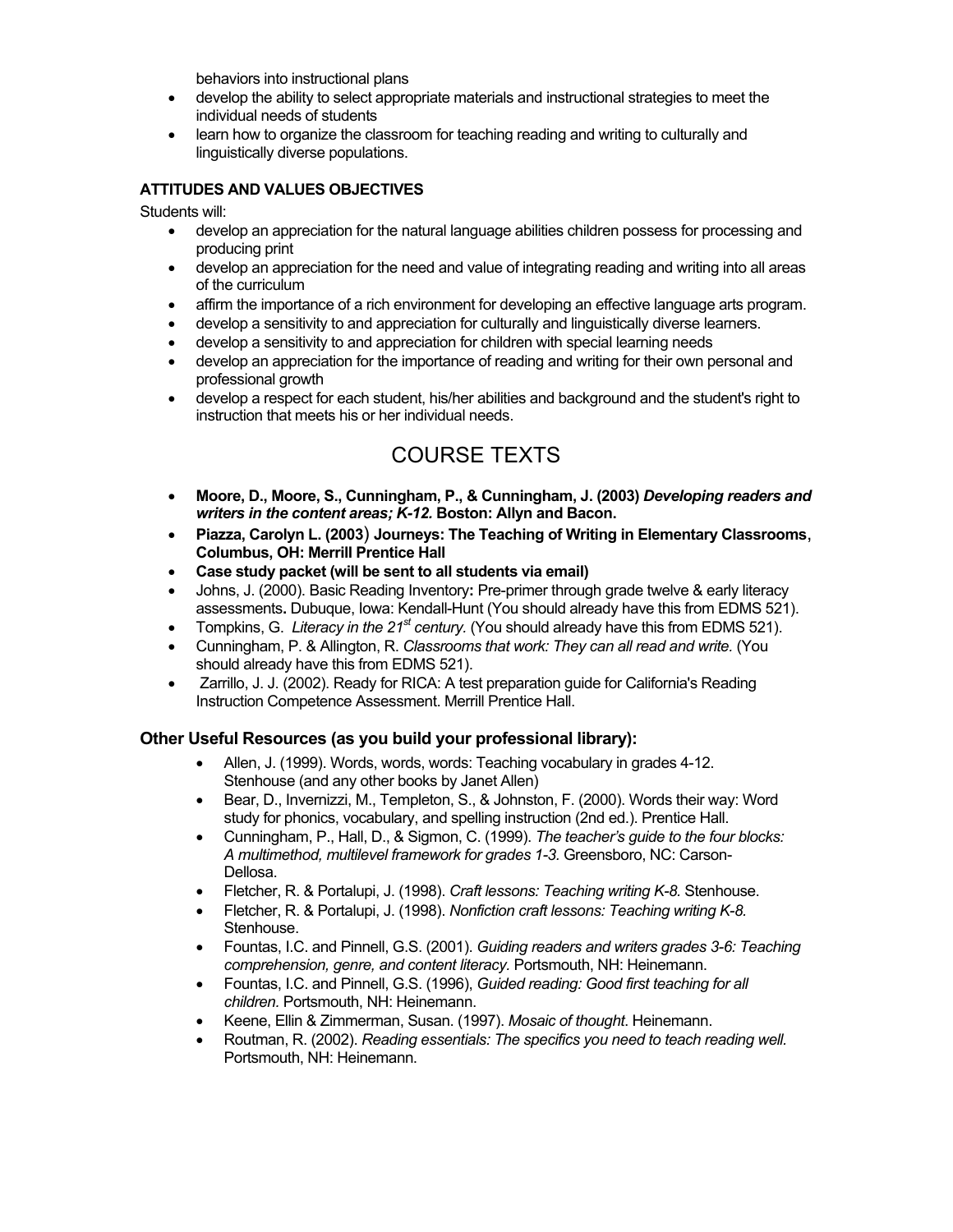# **ASSIGNMENTS**

| <b>Reading responses</b>                 | 15 points | Due each session |
|------------------------------------------|-----------|------------------|
| <b>Literacy &amp; Technology</b>         | 5 points  | Due January 25   |
| <b>Writing lesson plan</b>               | 20 points | Due February 8   |
| <b>Field observations</b>                | 15 points | Due March 8      |
| Case study                               | 25 points | Due March 1      |
| <b>Parent letter</b>                     | 10 points | Due March 1      |
| <b>Participation and professionalism</b> | 10 points |                  |

# Literacy and Technology Assignment **Due: 1/25/05**

For this assignment you will visit five sites listed with URL below and 10 of your choosing. Then write a description of each and how you could use it. See further details below.

Visit five of these websites and describe what you find there:

- Dr. Quiocho's Reading Instruction Portfolio: http://www.csusm.edu/Quiocho/rip.html
- CDE: http://www.cde.ca.gov/
- SDCOE: http://www.sdcoe.k12.ca.us When you get to the SD county Office site be sure to visit:
- SCORE: http://www.sdcoe.k12.ca.us/score/cla.html
- Cyberguides: http://www.sdcoe.k12.ca.us/score/cyberguide.html
- Barahona Center for the Study of books in Spanish: http://www.csusm.edu/csb/
- Inspiration: http://www.inspiration.com

State RICA web site: http://www.rica.nesinc.com/ IRA: http://www.ira.org NCTE: http://www.ncte.org ALA: http://www.ala.org/alsc/ Literacy: http://www.csusm.edu/literacy

Do an annotated bibliography of at least 10 more web sites related to reading and writing instruction. Please check these out yourself rather than simply copying them out of journals or the like and give your own opinion. Find five that are appropriate for teachers (and/or parents).

# Writing Strategy Lesson Plan (20 points) Due February 8

You will write and present a writing strategy lesson plan that takes into account student needs. It can be a mini-lesson, direct instruction, inquiry, or any other format you choose. Make your lesson active, interesting, fun and meaningful. Be sure to identify which writing standard(s) from the English Language Arts framework is the focus of your objectives. Examples of possible strategies include:

- Making transitions between paragraphs
- Editing
- Using commas
- Writing paragraphs
- Beginning a piece of writing
- Organizing information while you write
- Relating what you are writing to what you already know
- Writing the main idea of a story
- Identifying patterns in a text
- Using graphic organizers to write
- Poetry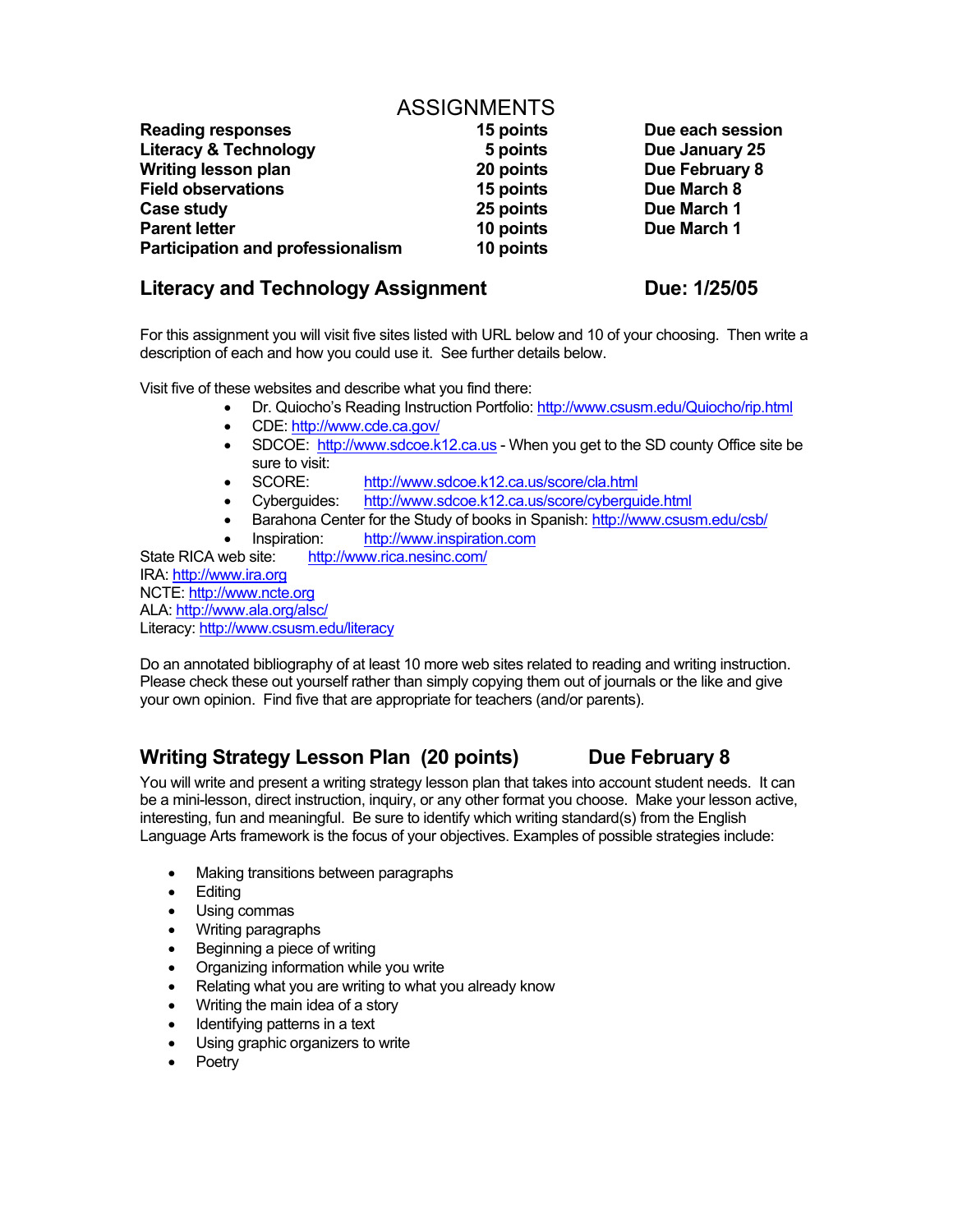*Keep in mind when writing your lesson*: What is the purpose of your lesson? How does it relate to real reading and/or writing? What are your learning goals? How are they aligned with the CA Reading/Language Arts standards? How will you present the lesson (instructional strategies, resource materials, time frame)? How will you group students for the lesson? How will you assess your students? What accommodations will you provide for students who need additional help?

*Non-negotiables*: 1) Your lesson must address the needs of mainstream students, second language learners, struggling students, and accelerated students. Scaffolding for struggling students and ELLs as well as enrichment for accelerated students (both EO and ELL) must be evident in your lesson. 2) You must first identify which CA content standards will drive your lesson, then identify which assessments will allow the students to demonstrate mastery of those standards, and finally explain the instructional activities designed to move the students to mastery. Standard(s), assessment(s), instructional activities MUST be closely connected.

## Case Study (25 points) Due March 1

See the directions in the case study packet. We will discuss this assignment in depth in class.

## **Reading Responses (20 points) Due each class session**

You will keep a journal with all of your reading responses. Complete the readings and the responses BEFORE each class session. Use as many of the response techniques that we have learned or that you have observed as possible.

## **Field Observations (15 points) Due March 8**

While observing in your classrooms, look for evidence of the following processes:

- Comprehension instruction for expository texts
- Content reading and writing lesson(s)
- Writing instruction
- Writing assessment
- Literary response and analysis of expository texts
- Student independent reading
- Integration of reading, writing, and oral language instruction and processes

You do not have to observe a separate lesson on each of the above areas. You might see evidence on bulletin boards or in student work or you might observe more than one area during a single lesson. Document your observations and reflections/analyses in whatever mode best fits your learning style. *Important:* **You must describe what you see and what you think. Your reflection/analysis is the most important part of this assignment.** 

## **Parent letter (10 points) Due March 1**

Write a letter explaining to parents of the students in your class your philosophy and practice of your language arts program. Use as little educational jargon as possible; explain what a parent can expect their child to be doing in language arts in your classroom. This letter should also provide a rationale for why their child will be doing particular things. The letter should be one typed page in length. If it is much longer, parents will not read it. Be creative! Parents need to be enticed into reading the many things we send home.

- 1. **Introduction:** briefly describe your classroom (grade level, number of students …).
- 2. **Grouping**: how will you group students, for how long do they remain in a particular group, for what purpose, how large are groups, etc.
- 3. **Physical layout**: How is your room organized, where do you meet with students, where do they work individually, in small groups, in centers, where is the library, independent reading area, etc.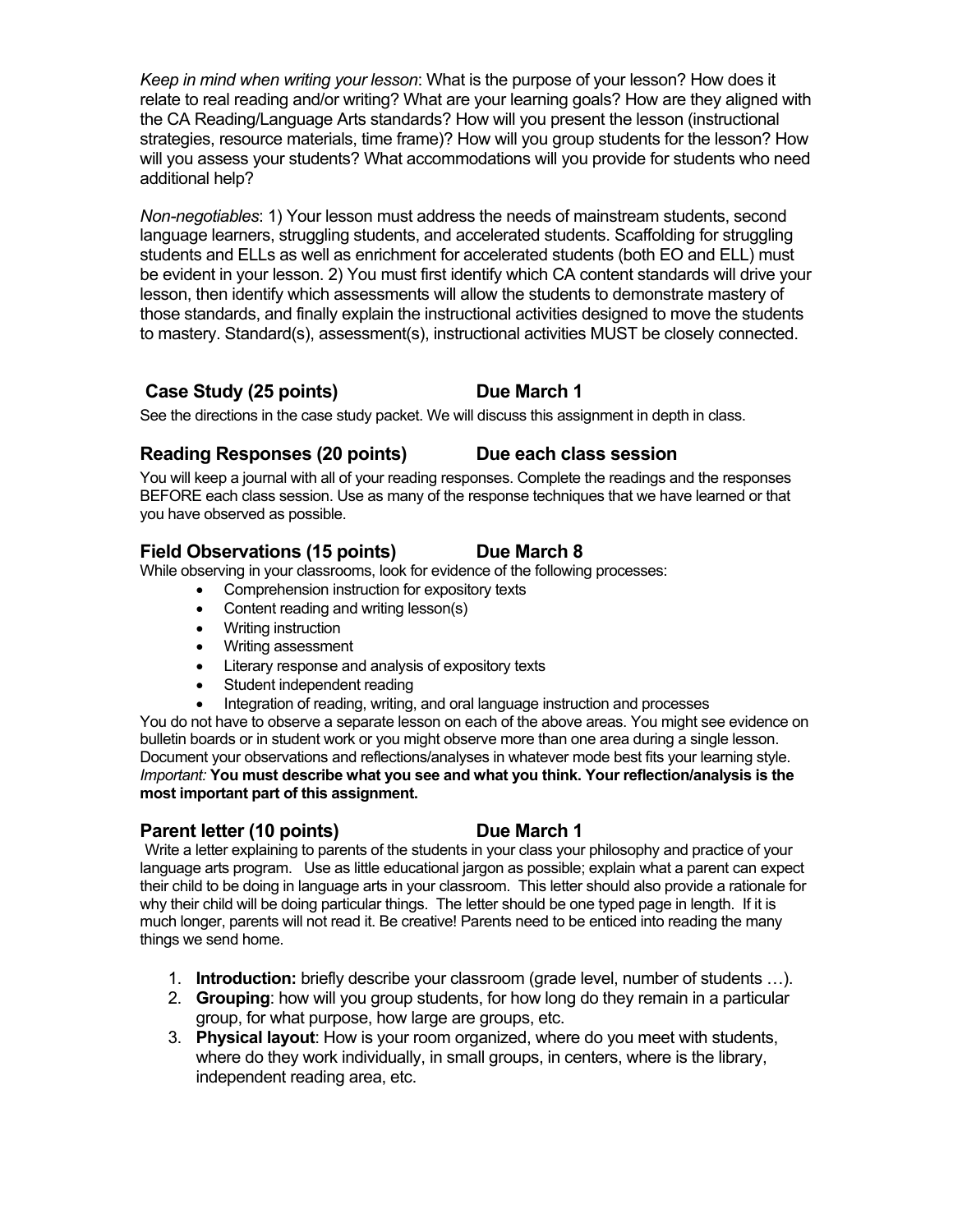- 4. **Instruction**: Write out an outline for the week: what will the students be doing, for how long at each activity and what will you be doing. In a two- three hour block of time, how long are students reading independently, in guided reading groups, at centers (if at all), working independently, working in small groups, writing independently, writing with partners (revising or editing) or in small groups, working with the teacher in small groups or one-on-one. Will you read aloud? How will you hold students accountable for the work you expect?
- 5. **Accommodations or modifications**: What are the accommodations and modifications being made for special needs, second language learners, and transitioning students. How are you maintaining high expectations, managing a classroom and differentiating for all students to be successful. What literacy scaffolds do you have in place? How do you know if they are being successful?

## **Thoughtful Participation and Professionalism (10 points)**

As teachers you will need to articulate your beliefs, advocate for students, and defend your decisions to parents, administrators, and the public. Begin practicing in our classroom. We expect you to participate in both large group and small group discussions, attend class on time, and otherwise act as you would in a professional learning situation.

## **Resource Notebook**

Continue to compile your RICA resource notebook. You will not turn this in for a grade, but we highly recommend that you continue to collect materials, handouts, and resources from our class and from your observations.

## Grading Scale

 $94 - 100\% = A$  $90 - 93\% = A$  $88 - 89\% = B +$  $84 - 87\% = B$  $80 - 83\% = B$ 78 – 79% = C+

## **COE Attendance Policy**

Due to the dynamic and interactive nature of courses in the College of Education, all students are expected to attend all classes and participate actively. At a minimum, students must attend more than 80% of class time, or s/he may not receive a passing grade for the course at the discretion of the instructor. Individual instructors may adopt more stringent attendance requirements. Should the student have extenuating circumstances, s/he should contact the instructor as soon as possible. *(Adopted by the COE Governance Community, December, 1997).*

For this class, if you miss more than two class sessions (one full day) or are late or leave early by 15 minutes for more than three sessions, you cannot receive an A. If you miss more than three class sessions, you cannot receive a B. Late assignments will be penalized by a 5% deduction in points for each weekday late. After two weeks, late assignments will be given a zero. If you have extraordinary circumstances in your life which will impact your assignments, please let us know. We want you to be able to stay in school and succeed. If you have any questions or concerns, please feel free to speak with us about them.